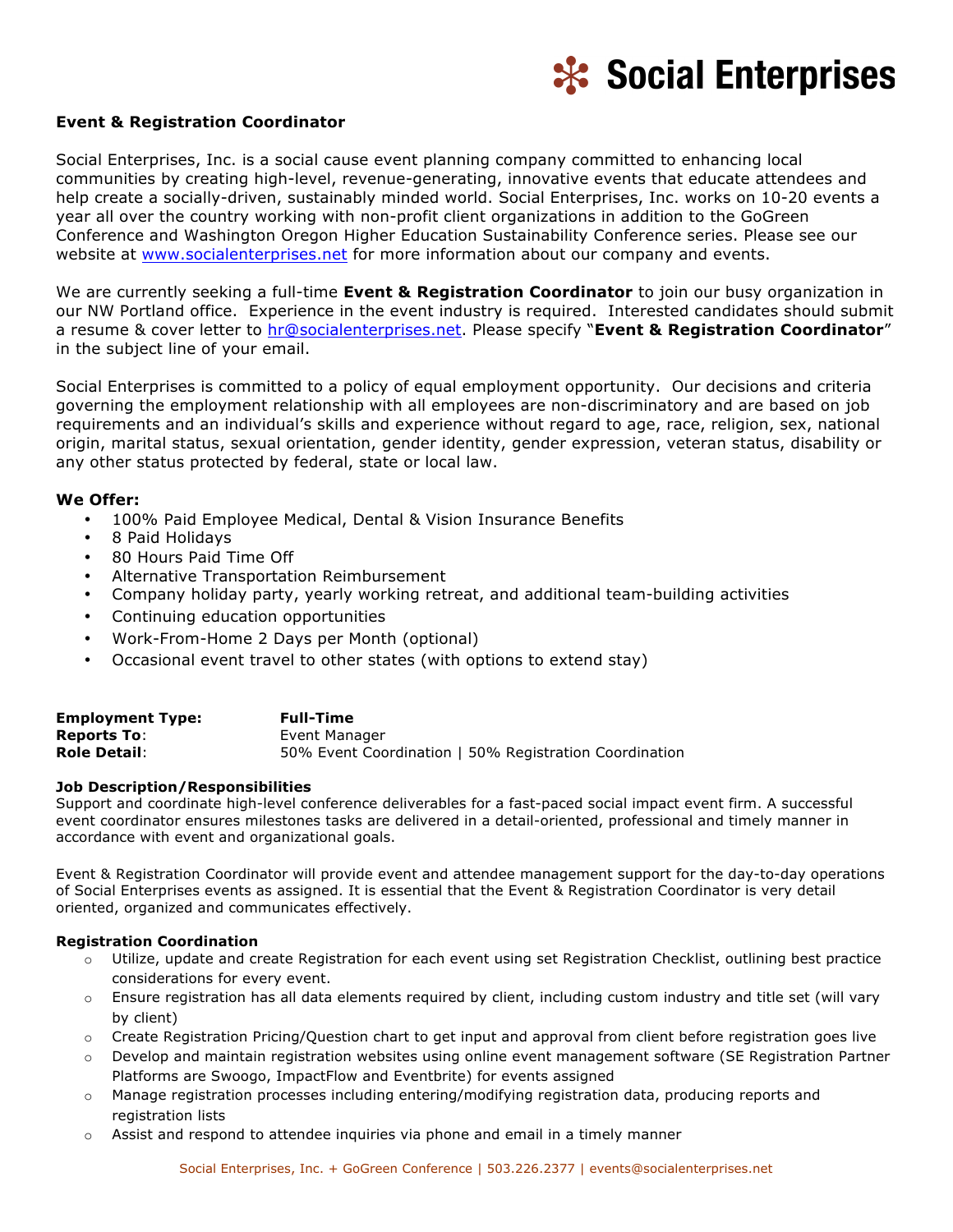

- o Registration Reporting: Send Registration Reports/Results to client 1x/month pre-event upon contract signing; 1/week starting 2 months pre-event; 1x/day starting 2 weeks pre-event
- o Maintain best practice standards for registration rules/parameters (early bird rates and dates, refund and exception policies etc.) based on experience and past year registration data analysis.
- $\circ$  Oversee event registration maintenance including responding to attendee's questions, making registration changes and providing updates to team members and clients
- $\circ$  Design name badge template and size based on client needs, get approval from client

### **Onsite Set-Up/Coordination**

- o Manage onsite setup of registration and preparation and dissemination of all materials.
- o Manage best practice onsite event supply list and order event supplies (after approved by client)

# **In-Kind/Hard Cost Reduction Partnerships**

 $\circ$  Conduct research and acquire in-kind partnerships to reduce hard cost for events

# **Event Coordination**

- o Assist Event Manager/Project Leads with event production and logistics elements to include:
	- o Food/Beverage menu selection
	- o Audio visual RFPs, tracking and input into Project Report
	- o Event Rentals
	- o Recruiting and confirming volunteers
	- o Videographer and photographer coordination
	- o Hotel block confirmation, booking, tracking and reporting
	- o Onsite event support
	- o Event data entry
	- o Venue Space Overview
- $\circ$  Update Event Reports on a monthly/weekly/daily basis, as progress and commitments are made
- o Create and update existing event attendee surveys
- o Assist with schedule, note taking and priority action items at Monthly/Weekly Update Meetings and Meeting Recap documents
- $\circ$  Coordinate meeting recap action items/milestones into Basecamp for follow through and tracking
- o Create and coordinate Post Event Recap and Report for assigned events
- $\circ$  Coordinate event inventory of required supplies prior to and following each event
- $\circ$  Review and ensure all event logistics and registration information in up to date on all event Websites
- o Coordinate hand written thank you letters/cards to event production vendors and partners
- o Actively use company systems to manage projects, i.e. Basecamp, Registration Systems (Eventbrite/Swoogo/ImpactFlow) and Google Docs and Harvest Time Tracker

### **Client Meetings**

- o Event Coordinator will attend and take Meeting Recap Notes in all client project update meetings, to report to team on action items and ensure on-time delivery from assigned team
- o Upload all action items/deliverables outlined in meetings to Basecamp and assign to relevant team leads

# **Project Coordination/Execution**

- o Coordinate key elements in weekly client meetings based on weekly company status meetings; assign weekly tasks in Basecamp, ensure documents are updated and tasks are completed.
- o Contribute to Event Recap based on Lessons Learned and the event outcome.
- o Update Event Project Reports on a monthly/weekly/daily basis, as progress and commitments with marketing partners are made
- o Actively use company systems to manage projects, i.e. Basecamp, Google Docs and Harvest time tracker